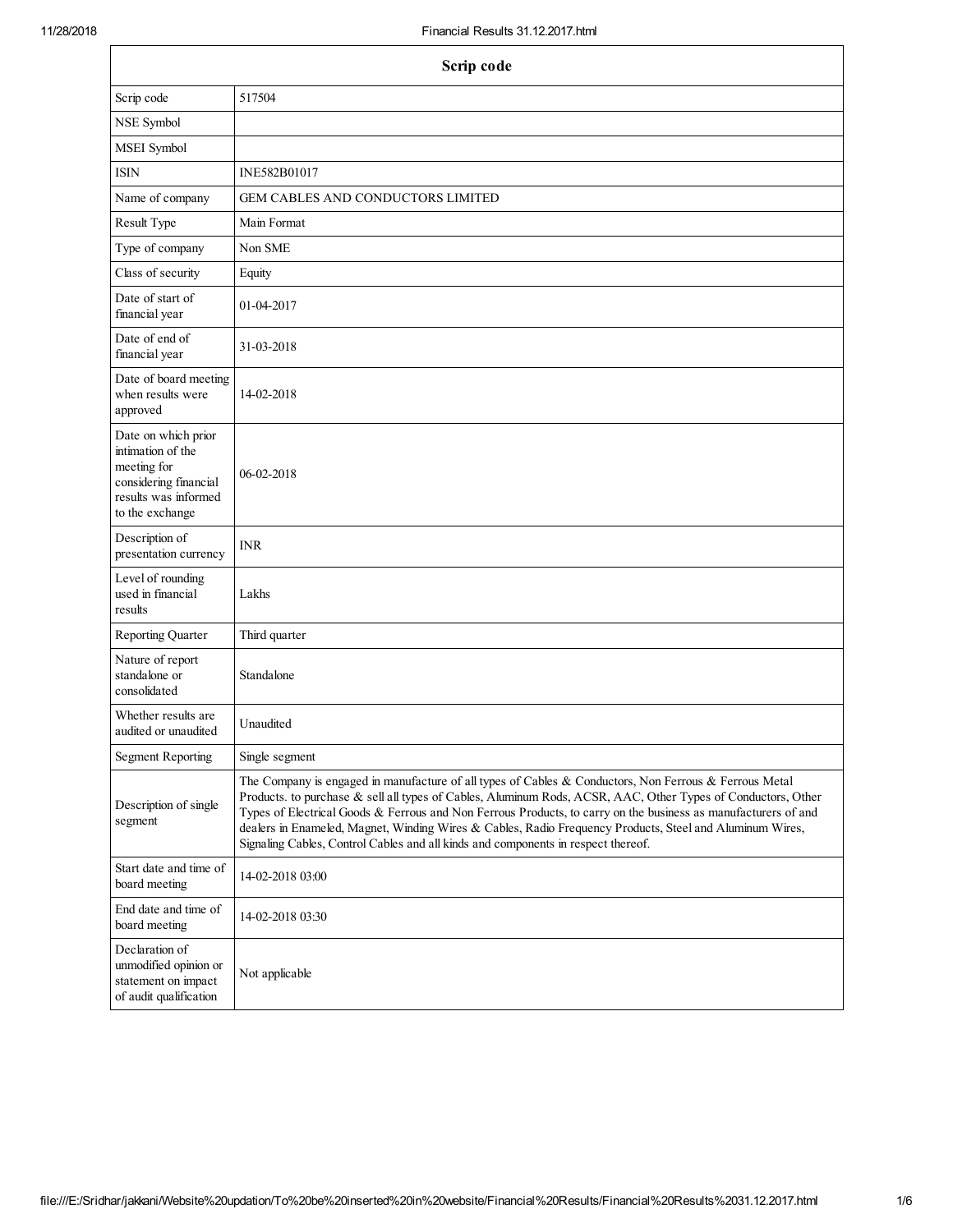$\mathsf{r}$ 

|                  | Financial Results - Other than Bank                                                                                                                                                           |                                            |                                                               |  |
|------------------|-----------------------------------------------------------------------------------------------------------------------------------------------------------------------------------------------|--------------------------------------------|---------------------------------------------------------------|--|
|                  | <b>Particulars</b>                                                                                                                                                                            | 3 months/ 6 months ended<br>$(dd-mm-yyyy)$ | Year to date figures for current period ended<br>(dd-mm-yyyy) |  |
| A                | Date of start of reporting period                                                                                                                                                             | 01-10-2017                                 | 01-04-2017                                                    |  |
| B                | Date of end of reporting period                                                                                                                                                               | 31-12-2017                                 | 31-12-2017                                                    |  |
| $\mathcal{C}$    | Whether results are audited or unaudited                                                                                                                                                      | Unaudited                                  | Unaudited                                                     |  |
| D                | Nature of report standalone or consolidated                                                                                                                                                   | Standalone                                 | Standalone                                                    |  |
| Part<br>1        | Blue color marked fields are non-mandatory. For Consolidated Results, if the company has no figures for 3 months / 6<br>months ended, in such case zero shall be inserted in the said column. |                                            |                                                               |  |
| 1                | <b>Revenue From Operations</b>                                                                                                                                                                |                                            |                                                               |  |
|                  | Revenue from operations                                                                                                                                                                       | $\mathbf{0}$                               | 20.33                                                         |  |
|                  | Other income                                                                                                                                                                                  | $\mathbf{0}$                               | $\theta$                                                      |  |
|                  | <b>Total Revenue</b>                                                                                                                                                                          | $\bf{0}$                                   | 20.33                                                         |  |
| $\boldsymbol{2}$ | <b>Expenses</b>                                                                                                                                                                               |                                            |                                                               |  |
| (a)              | Cost of materials consumed                                                                                                                                                                    | $\mathbf{0}$                               | $\theta$                                                      |  |
| (b)              | Purchases of stock-in-trade                                                                                                                                                                   | $\theta$                                   | 18.99                                                         |  |
| (c)              | Changes in inventories of finished goods, work-in-<br>progress and stock-in-trade                                                                                                             | $\mathbf{0}$                               | $\mathbf{0}$                                                  |  |
| (d)              | Employee benefit expense                                                                                                                                                                      | 5.6                                        | 17.34                                                         |  |
| (e)              | Finance costs                                                                                                                                                                                 | 0.04                                       | 0.07                                                          |  |
| (f)              | Depreciation and amortisation expense                                                                                                                                                         | $\mathbf{0}$                               | $\theta$                                                      |  |
| (g)              | <b>Other Expenses</b>                                                                                                                                                                         |                                            |                                                               |  |
| 1                | Other Expenditure                                                                                                                                                                             | 2.46                                       | 6.3                                                           |  |
|                  | <b>Total other expenses</b>                                                                                                                                                                   | 2.46                                       | 6.3                                                           |  |
|                  | <b>Total expenses</b>                                                                                                                                                                         | 8.1                                        | 42.7                                                          |  |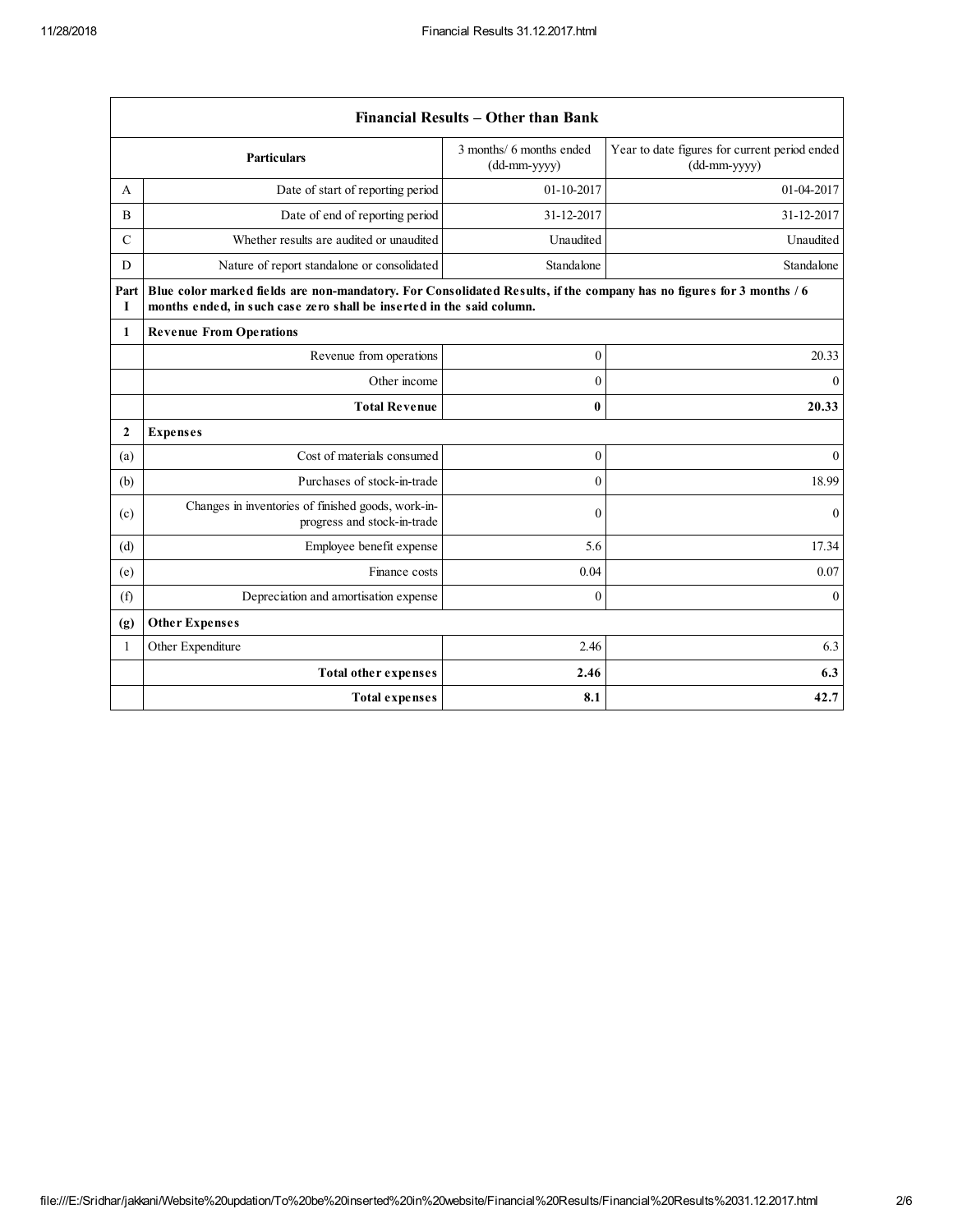|                | <b>Financial Results – Other than Bank</b>                                                                                                                                                    |                                                 |                                                               |  |  |
|----------------|-----------------------------------------------------------------------------------------------------------------------------------------------------------------------------------------------|-------------------------------------------------|---------------------------------------------------------------|--|--|
|                | <b>Particulars</b>                                                                                                                                                                            | 3 months/ 6 months ended (dd-<br>$mm$ -yyyy $)$ | Year to date figures for current period ended<br>(dd-mm-yyyy) |  |  |
| A              | Date of start of reporting period                                                                                                                                                             | 01-10-2017                                      | 01-04-2017                                                    |  |  |
| B              | Date of end of reporting period                                                                                                                                                               | 31-12-2017                                      | 31-12-2017                                                    |  |  |
| $\mathcal{C}$  | Whether results are audited or unaudited                                                                                                                                                      | Unaudited                                       | Unaudited                                                     |  |  |
| D              | Nature of report standalone or consolidated                                                                                                                                                   | Standalone                                      | Standalone                                                    |  |  |
| Part<br>1      | Blue color marked fields are non-mandatory. For Consolidated Results, if the company has no figures for 3 months / 6<br>months ended, in such case zero shall be inserted in the said column. |                                                 |                                                               |  |  |
| 3              | Profit before exceptional and extraordinary<br>items and tax                                                                                                                                  | $-8.1$                                          | $-22.37$                                                      |  |  |
| 4              | Exceptional items                                                                                                                                                                             | $\theta$                                        | 0.26                                                          |  |  |
| 5              | Profit before extraordinary items and tax                                                                                                                                                     | $-8.1$                                          | $-22.11$                                                      |  |  |
| 6              | Extraordinary items                                                                                                                                                                           | $\mathbf{0}$                                    | $\overline{0}$                                                |  |  |
| $\overline{7}$ | Profit before tax                                                                                                                                                                             | $-8.1$                                          | $-22.11$                                                      |  |  |
|                | Current tax                                                                                                                                                                                   | $\mathbf{0}$                                    | $\mathbf{0}$                                                  |  |  |
|                | Deferred tax                                                                                                                                                                                  | $\theta$                                        | $\mathbf{0}$                                                  |  |  |
|                | <b>Total tax expenses</b>                                                                                                                                                                     | $\theta$                                        | $\mathbf{0}$                                                  |  |  |
| 9              | Net Profit Loss for the period from continuing<br>operations                                                                                                                                  | $-8.1$                                          | $-22.11$                                                      |  |  |
| 10             | Profit (loss) from discontinuing operations before<br>tax                                                                                                                                     | $\mathbf{0}$                                    | $\mathbf{0}$                                                  |  |  |
| 11             | Tax expense of discontinuing operations                                                                                                                                                       | $\mathbf{0}$                                    | $\mathbf{0}$                                                  |  |  |
| 12             | Net profit (loss) from discontinuing operation<br>after tax                                                                                                                                   | $\theta$                                        | $\mathbf{0}$                                                  |  |  |
| 13             | Profit (loss) for period before minority<br><i>interest</i>                                                                                                                                   | $-8.1$                                          | $-22.11$                                                      |  |  |
| 16             | Net profit (Loss) for the period                                                                                                                                                              | $-8.1$                                          | $-22.11$                                                      |  |  |

## Financial Results – Other than Bank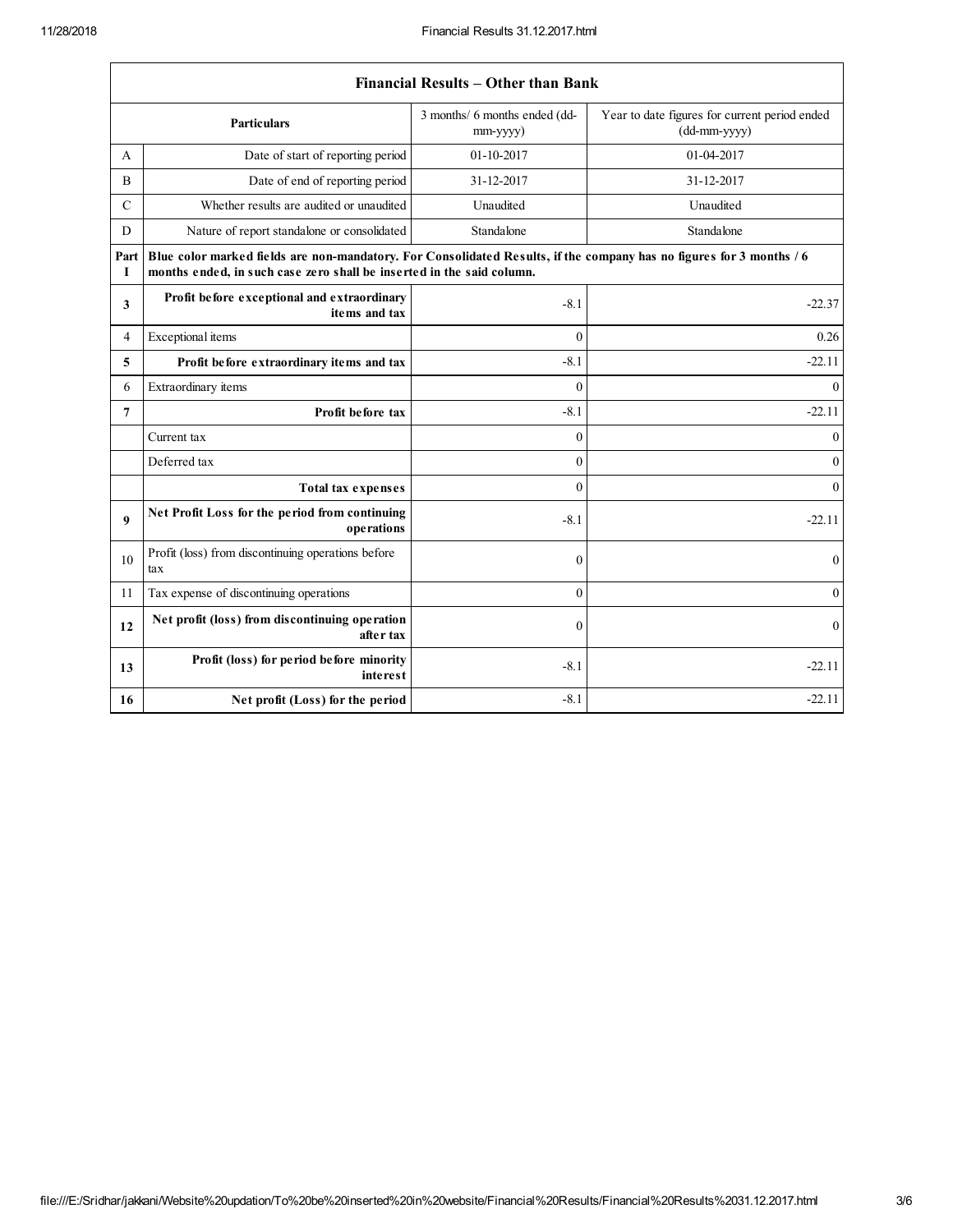$\sqrt{ }$ 

|               |                                                                                                                                                                                               | Financial Results – Other than Bank        |                                                                 |  |
|---------------|-----------------------------------------------------------------------------------------------------------------------------------------------------------------------------------------------|--------------------------------------------|-----------------------------------------------------------------|--|
|               | <b>Particulars</b>                                                                                                                                                                            | 3 months/ 6 months ended<br>$(dd-mm-yyyy)$ | Year to date figures for current period ended<br>$(dd-mm-yyyy)$ |  |
| A             | Date of start of reporting period                                                                                                                                                             | $01 - 10 - 2017$                           | 01-04-2017                                                      |  |
| B             | Date of end of reporting period                                                                                                                                                               | 31-12-2017                                 | 31-12-2017                                                      |  |
| $\mathcal{C}$ | Whether results are audited or unaudited                                                                                                                                                      | Unaudited                                  | Unaudited                                                       |  |
| D             | Nature of report standalone or consolidated                                                                                                                                                   | Standalone                                 | Standalone                                                      |  |
| Part<br>Т     | Blue color marked fields are non-mandatory. For Consolidated Results, if the company has no figures for 3 months / 6<br>months ended, in such case zero shall be inserted in the said column. |                                            |                                                                 |  |
| 17            | Details of equity share capital                                                                                                                                                               |                                            |                                                                 |  |
|               | Paid-up equity share capital                                                                                                                                                                  | 686.375                                    | 686.375                                                         |  |
|               | Face value of equity share capital                                                                                                                                                            | 10                                         | 10                                                              |  |
| 17            | Details of debt securities                                                                                                                                                                    |                                            |                                                                 |  |
|               | Basic earnings (loss) per share from continuing and<br>discontinued operations                                                                                                                | 0.12                                       | 0.32                                                            |  |
| 20            | Debt equity ratio                                                                                                                                                                             |                                            |                                                                 |  |
| 21            | Debt service coverage ratio                                                                                                                                                                   | $\Omega$                                   | $\theta$                                                        |  |
| 22            | Interest service coverage ratio                                                                                                                                                               | $\Omega$                                   | $\mathbf{0}$                                                    |  |
|               |                                                                                                                                                                                               |                                            |                                                                 |  |

## Financial Results – Other than Bank